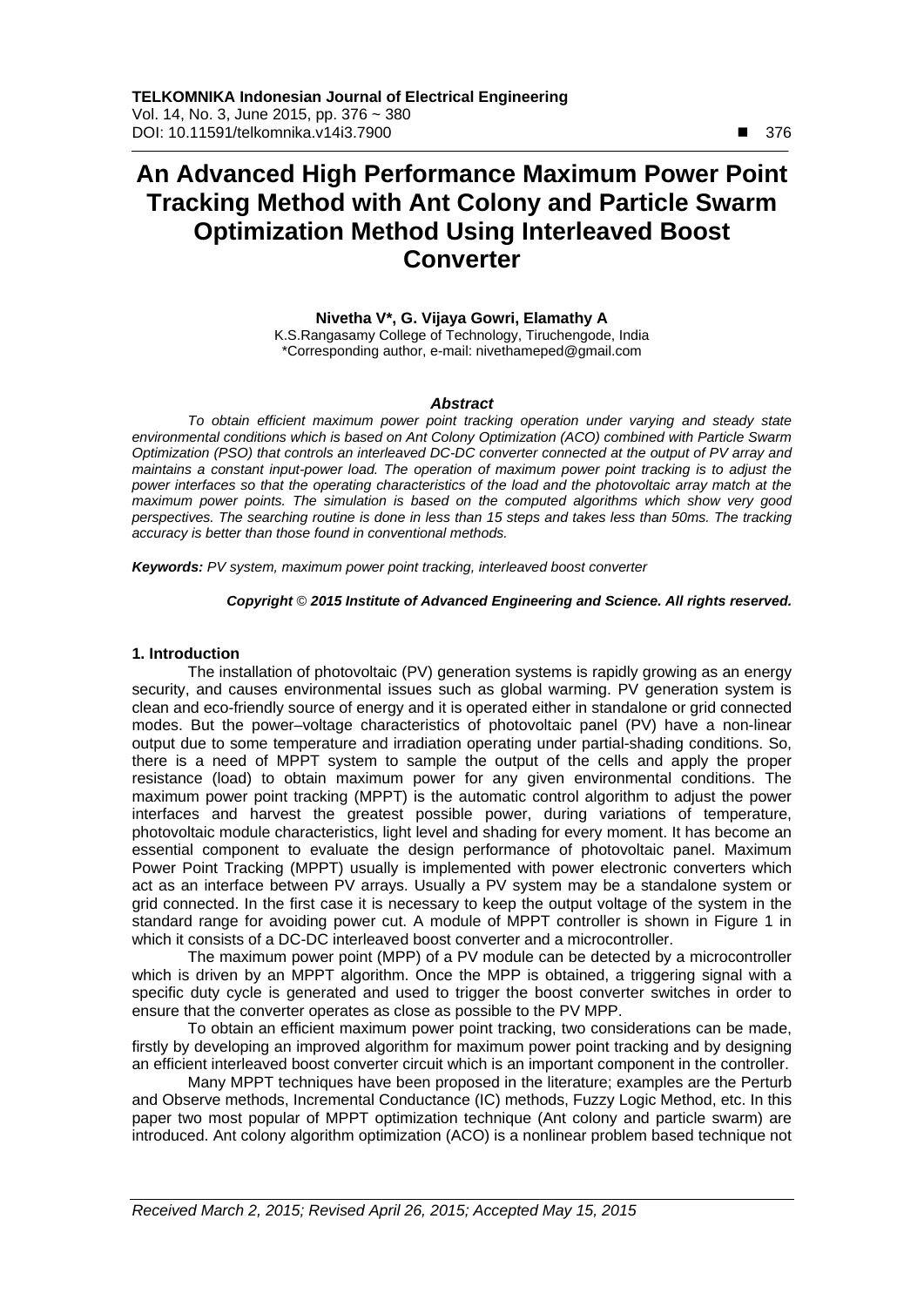

Figure 1. MPPT Controller

PSO is a population based stochastic optimization technique which is initialized with a population of random solutions and searches for optima by updating generations.

This paper proposes the combined algorithms to finding MPPs during oscillation and power decreases condition. Initially, the ACO is employed to track the maximum target value rapidly. And PSO is employed to obtain the exact target value. The global MPPs value is obtained in shortest path in DC-DC converter.

# **2. Conventional Method**

For the implementation of MPPT system, the choice of the appropriate DC-DC converter is based on three basic topologies of three different DC-DC converters (Buck and Boost converter) and MPPT tracker. The characteristics and properties of DC-DC converters is especially as regards the input impedance that they present under certain operating conditions. Based on three topologies the best configuration is to be used.

While using buck converter in MPPT controller it has a maximum power point at minimum irradiation hours. Also buck DC–DC converter has a discontinuous input current and a continuous output current. So, buck topology requires a large and expensive capacitor to smooth the discontinuous input current from the photovoltaic module and to handle significant current ripple. On contrary, the boost converter has a continuous input current and a discontinuous output current. But the photovoltaic current in the boost converter is as smooth as its inductor current, without any input capacitor. But the ripple content is high due to the usage of power electronic switches and inductor.

In conventional method maximum power point tracking was achieved by using some popular algorithms like, incremental conductance algorithm, Perturb-and-observe Algorithm (P&O) combined with Particle Swarm Optimization Algorithm (PSO).But it has the disadvantage of longer convergence time and failure to track global maximum point, when the panel is subjected to shade or cloudy conditions. And both P&O and INC algorithms are prone to failure in case of large changes in irradiance. Some other disadvantage of conventional perturb and observe method is, it can produce oscillations of power output around the maximum power point even under steady state illumination. The incremental conductance method also produces oscillations and can perform erratically under rapidly changing atmospheric conditions.

# **3. Proposed Method**

In proposed system DC-DC converter is a interleaved boost converter topology for reducing the ripple current, it also improve the reliability of the system and increase its efficiency. The schematic diagram of interleaved boost converter is shown in Figure 2.

In proposed system, to overcome the difficulties in conventional method, perturb and observe algorithm is replaced by Ant Colony Optimization (ACO) algorithm, which can track the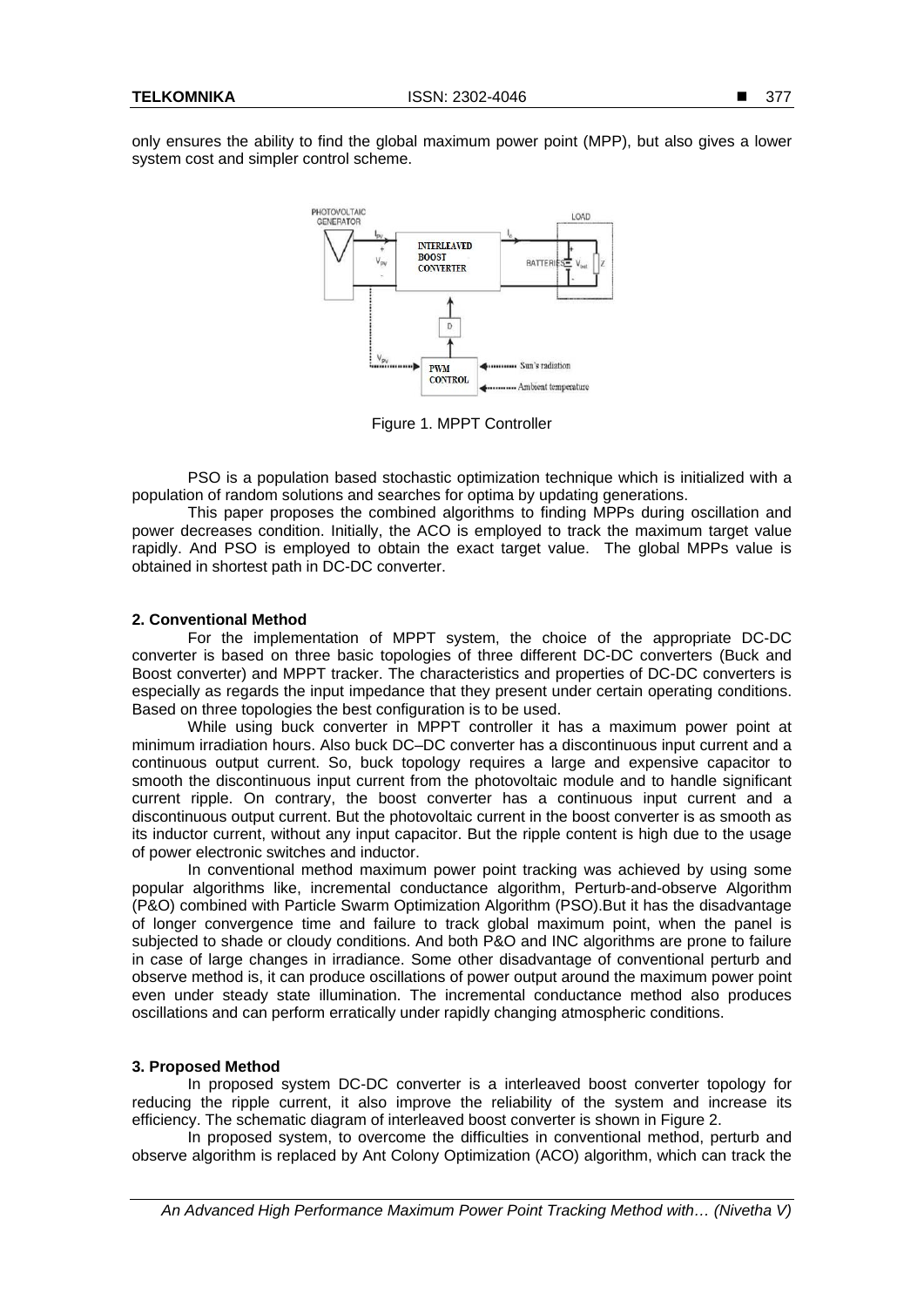global maximum power point effectively in shortest path. The Ant Colony Algorithm (ACO) is combined with Particle Swarm Optimization algorithm (PSO). The ant colony optimization (ACO) algorithm is inspired by real ant behavior, which is used to find the global optimal solution for a nonlinear problem. ACO mimics the foraging behavior of the ants to achieve optimization of the path in a graph. The collective behaviors of a large number of ants form a positive feedback phenomenon and ants initially search the path randomly and lay down pheromone for other ants to follow. If ants find the higher density of pheromone on the path, then more ants that travel on the same path, and as a result, the subsequent ants will choose the path.



Figure 2. Schematic Diagram of Proposed System

Finally, the trail path is followed by most of the ants until individual ants find the shortest path through the exchange of such information. Initially, the ACO algorithm is used to tackle combinational problems.



Figure 3. ACO & PSO Controller for Interfacing PV Panel DC-DC Converter

The ACO is a combination of positive feedback mechanism, distributed computing, and a greedy search algorithm. To search the optimal solution it has a strong ability such as, the positive feedback mechanism ensures that the ant colony algorithm is capable of detecting the optimal solution in earlier stage. By using the greedy search the acceptable solution is quickly found and efficiency of the system is improved. The MPPT problem in PV systems is now solved through modified ACO-based optimization. The system structure is shown in Figure 3.

The flow chart of the proposed ACO-based MPPT algorithm for PV systems is shown in Figure 4.

The PSO is an optimization theory inspired by the foraging behaviour of birds and problems related to search and optimization, this phenomenon is suitable to resolve that problem. PSO is derived from the behaviors of bird flocking. Like, a group of birds are searching for a food randomly in an area; instead there is only one piece of food in the area being searched. All the birds do not know where the food is, but they know distance of food for each iteration. The capable one is to follow the bird which is nearest to the food. In PSO, each single solution is a "bird" in the search space. We call it "particle". All of particles have fitness values which are evaluated by the optimized fitness function and have velocities which direct the flying

ֺ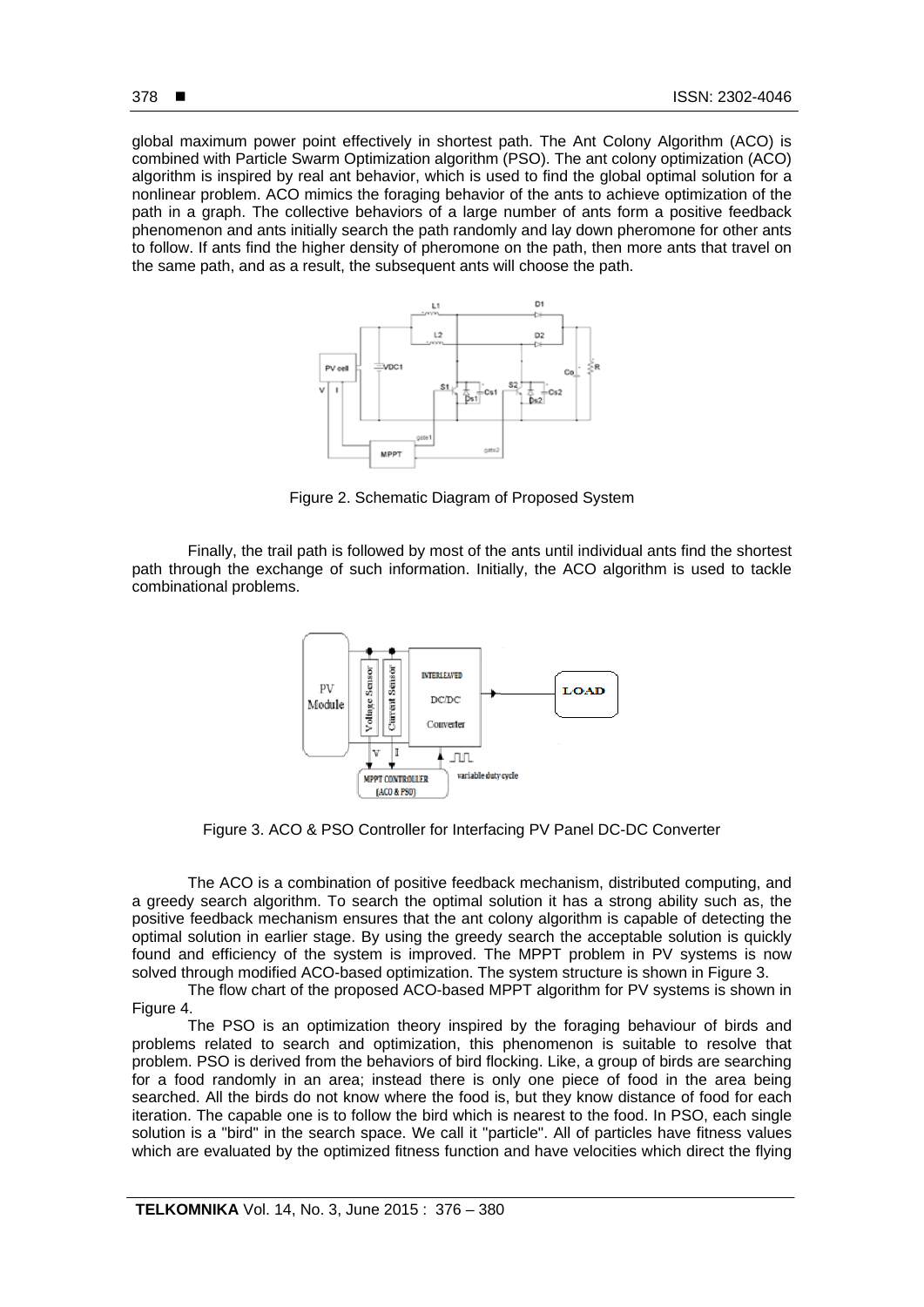of the particles. By following the current optimum particles, the particles fly through the problem space.Two memory values influence the movement of the particles: Pbest and Gbest. The particle updates its velocity and positions, after finding the two best values. Pbest is the individual optimum of particle i; and Gbest is the swarm or global optimum. Stop tracking if the stop conditions are met. Otherwise, the process is repeated again. The stop conditions are either locating the global optimum.

The search efficiency and success rate of PSO are determined primarily by the values assigned for the weights and the learning factors. When the weight is too high, the particle search might lack accuracy due to the large step sizes



Figure 4. Ant Colony Optimization Algorithm Flow Chart

Figure 5. Particle Swarm Optimization Algorithm Flow Chart

While facing the multipeak values the weight becomes low, particle movement becomes slow, and the local optimum trap might be unavoidable. Based on the objective function the weighting is always decided.







Figure 6. Output Power of Ordinary Boost **Converter** 

Figure 7. Output Power of Interleaved Boost **Converter**